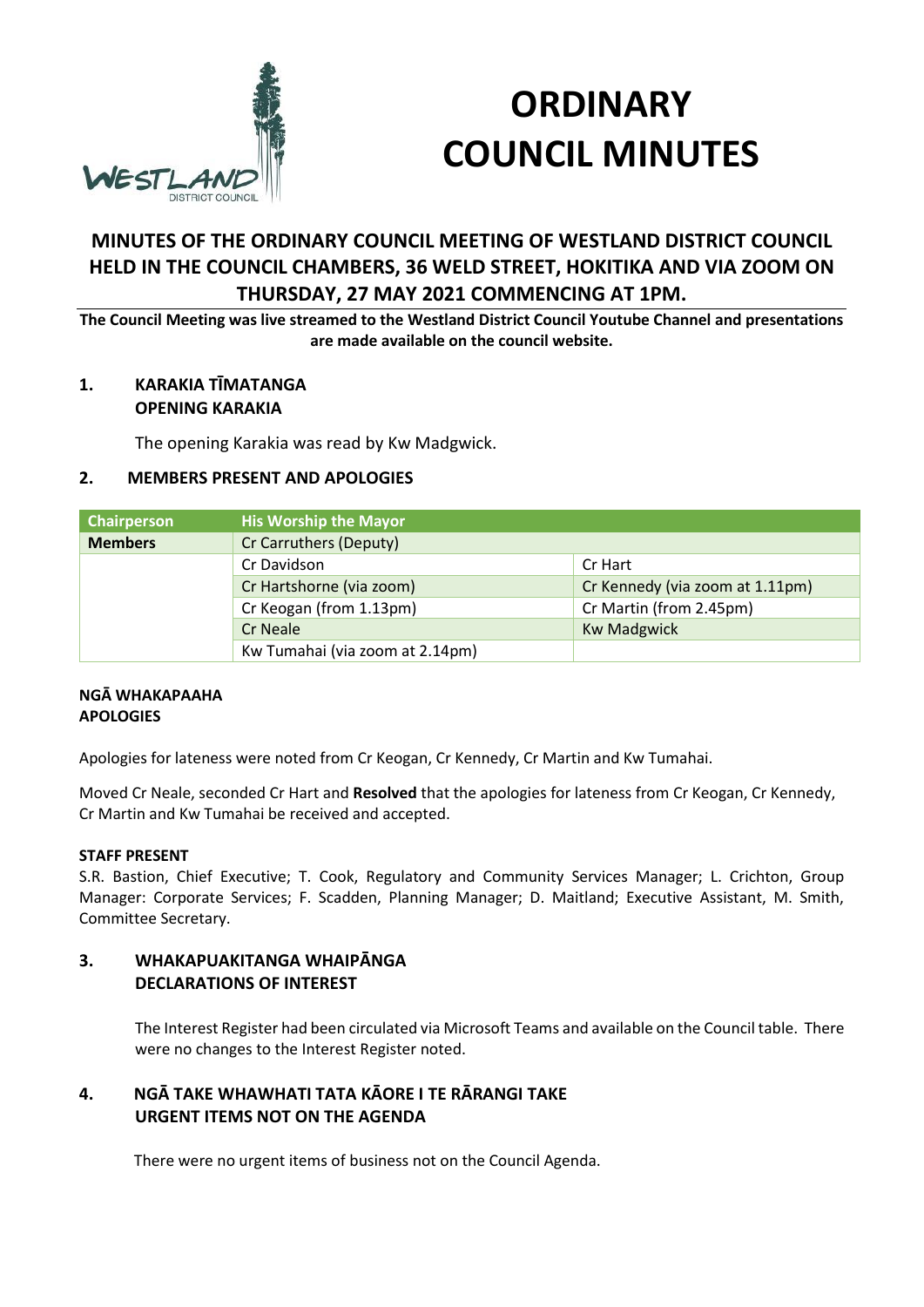#### **5. NGĀ MENETI O TE HUI KAUNIHERA MINUTES OF MEETINGS**

The Minutes of the previous meetings were circulated separately via Microsoft Teams.

#### **Ordinary Council Meeting Minutes – 29 April 2021**

Moved Deputy Mayor Carruthers, seconded Cr Neale and **Resolved** that the Minutes of the Ordinary Council Meeting held on the 29 April 2021 be confirmed as a true and correct record of the meeting.

#### **Extraordinary Chief Executive's Review Committee Meeting Minutes – 29 April 2021**

Moved Cr Deputy Mayor Carruthers, seconded Cr Neale and **Resolved** that the Minutes of the Extraordinary Chief Executive's Review Committee Meeting held on the 29 April 2021 be received.

#### **Extraordinary Council Meeting Minutes – 7 May 2021**

Moved Cr Hart, seconded Cr Davidson and **Resolved** that the Minutes of the Extraordinary Council Meeting held on the 7 May 2021 be confirmed as a true and correct record of the meeting.

The Chair **Approved** that their digital signature be added to the confirmed meeting minutes of the Ordinary Council Meeting held on the 29 April 2021 and the Extraordinary Council Meeting held on the 7 May 2021.

#### **6. ACTION LIST**

The Chief Executive spoke to the Action List and provided the following updates:

 **Kaniere School Crossing and Intersection Alignment** The estimated delivery time is  $2 - 3$  months as a Tender process applies to this project.

#### **Fox Landfill**

The Tender for the Fox Landfill project is to be awarded at this meeting. Remediation works completed.

- **Iwi Representation around the Council table** Workshop to be scheduled with Cr Martin and Cr Hart.
- **Hokitika Waste Water Treatment Plant (WWTP)** The Terms of Reference for the WWTP Oversight Committee are to be considered today in the staff reports section of the Council meeting.
- **Committee and Subcommittee Meetings Restructure** This action was completed at the 29 April 2021 Council meeting and can be removed from the list.
- **Speed Limit Register Review – Stage 2** This item is on hold until the Waka Kotahi (NZTA) National Speeds Limit Review has been completed.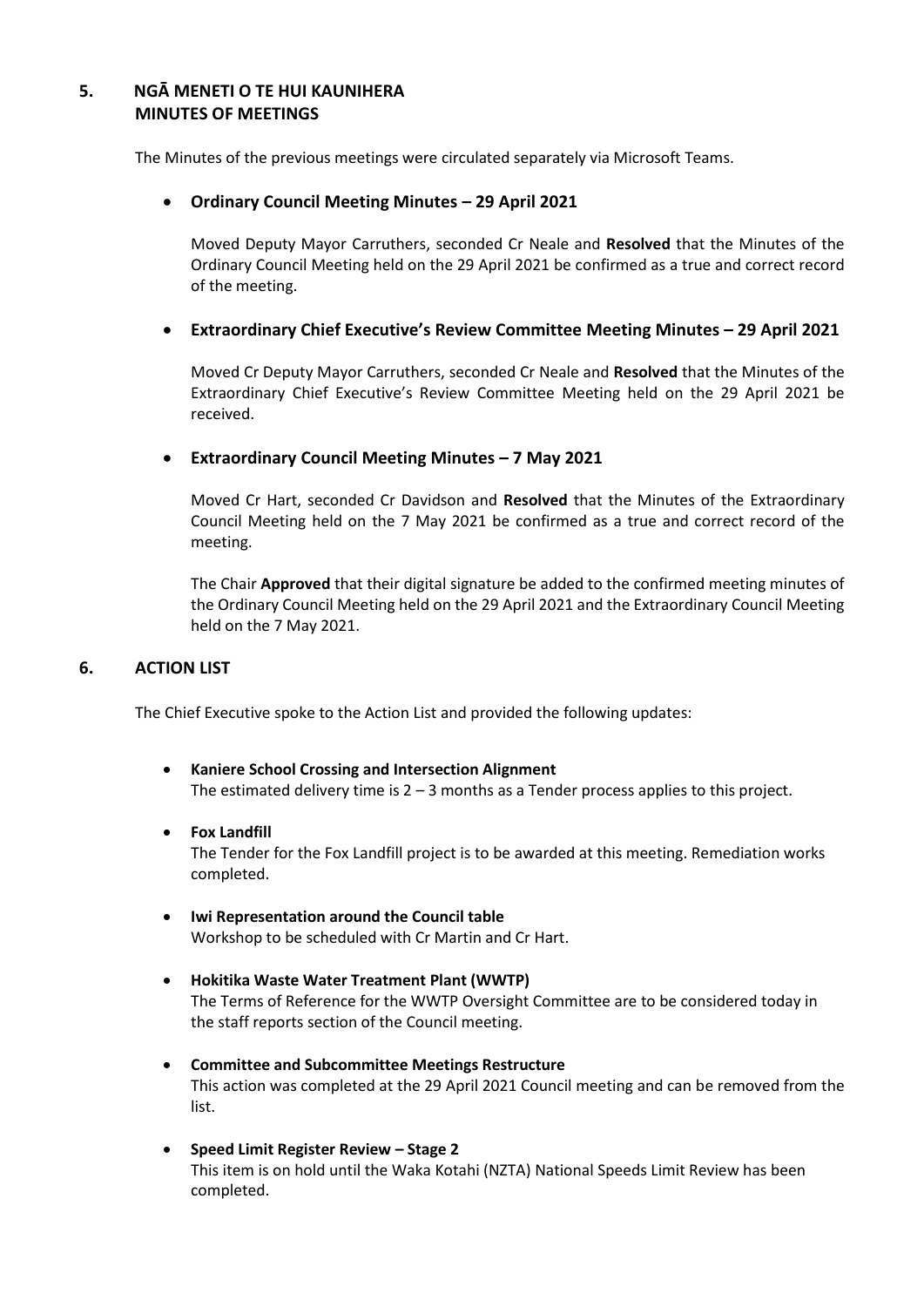#### **Ross Chinese Gardens**

The groups involved have agreed on a concept. A further meeting is scheduled for the  $7<sup>th</sup>$  June 2021 to meet with the stakeholders involved. The design will then need to go through the resource consent process.

Cr Keogan is taking the lead on behalf of Council in working with the Community to create a masterplan.

#### **Enviroschools Letter**

A letter has been sent to the elected members via Microsoft Teams. This item is complete and can be removed from the Action List.

- **Mark Davies, Department of Conservation (DOC), to speak at an upcoming Council Meeting** Mark Davies was scheduled to speak at this month's Council Meeting but was no longer able to attend, the presentation is to be rescheduled to June.
- **Workshop with Westland Holdings Limited Directors and Destination Westland** The Draft Statement of Intent and Governance Structure is to be presented at the June Council Meeting.

#### **Kumara Gardens**

Council have advised the Kumara Community of the process for applying for additional funding and are awaiting feedback from the community.

#### **Job for Nature**

A program update was to be presented to Council by Mark Davies (DOC) as part of the scheduled presentation for today, the presentation is to be rescheduled.

Moved Cr Hart, seconded Cr Davidson and **Resolved** that the updated Action List presented by the Chief Executive be received. With the below amendments/updates:

- Iwi Representation around the Council table: Meeting scheduled with Cr Martin and Cr Hart.
- Committee and Subcommittee Meetings Restructure: Remove from the action list.
- Enviroschools Letter: Remove from the action list.
- Mark Davies, Department of Conservation (DOC), National Park Masterplan and Jobs for Nature: Presentation to be rescheduled and actions merged.

#### **7. NGĀ TĀPAETANGA PRESENTATIONS**

#### **National Park Management Plan**

The presentation, National Park Management Plan, is to be rescheduled as Mark Davies, Director of Operations – Western South Island, Department of Conservation was unable to attend the meeting.

#### **Westland Covid-19 Vaccine Rollout**

David Smith, Manager of Integrated Services – Southern spoke to this presentation and updated Council on the Covid-19 Vaccination Rollout across the Westland District and advised the elected members on the strategy, process and procedures undertaken. He advised that they are working in partnership with health providers across the region and are on target to have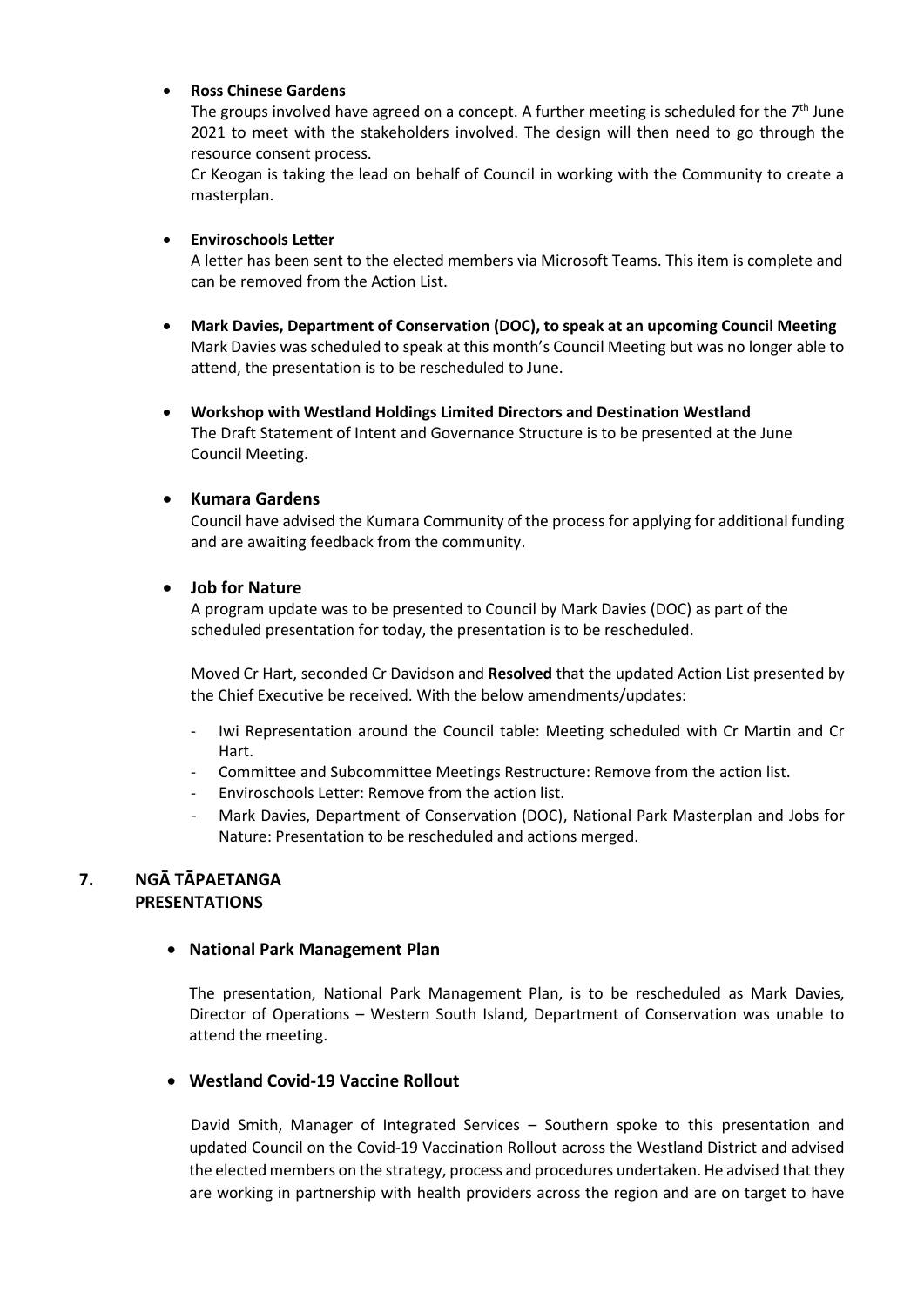the rollout completed by Christmas of 2021 as per National directives. He credited the staff and teams involved on their efforts to make this rollout work.

# *Cr Kennedy joined the meeting via zoom at 1.11pm.*

*Cr Keogan entered the chambers at 1.13pm.*

Moved Cr Neale, seconded Cr Hart and **Resolved** that the presentation from David Smith, Manager of Integrated Services – Southern from the West Coast District Health Board be received.

#### **National Bowel Screening Programme**

Manaia Cunningham, Project Manager spoke to this topic, the programme now being rolled out on the West Coast is a preventative measure to try and detect bowel cancer early, when it can often be successfully treated. It then benefits the patients and their families and reduces treatment costs. The programme is a free National screening programme for people aged between 60 – 74 and is to be run between 1 June 2021 – 1 June 2022. The test kit is sent out to the target group via mail, completed at home and then returned via post.

Moved Cr Davidson, seconded Cr Neale and **Resolved** that the presentation from Manaia Cunningham, Project Manager from the West Coast District Health Board be received.

#### **8. PŪRONGO KAIMAHI STAFF REPORTS**

#### **Financial Performance: April 2021**

The Finance Manager spoke to this item and advised the purpose of this report is to provide an indication of Councils financial performance for the ten months to 30 April 2021.

Moved Cr Neale, seconded Cr Hart and **Resolved** that the Financial Performance: April 2021 Report from the Finance Manager, Westland District Council be received.

#### **Councillor Remuneration**

The Group Manager: Corporate Services spoke to this item and advised the purpose of this report is to resolve on a solution to the administrative error when informing the Remuneration Authority of Councils decision on the allocation of the remuneration pool as set by the Remuneration Authority in 2019.

*Deputy Mayor Carruthers abstained from the discussion due to the Deputy Mayors remuneration been the subject of this report.*

*Kw Tumahai joined the meeting via zoom at 2.14pm.*

Moved Cr Hart, seconded Cr Keogan and **Resolved** that:

- A) Council receive the report.
- B) Council resolve on the Councillor Remuneration as set out in the remuneration tool to take effect from 1 July 2021.
- C) Council request staff to inform the Remuneration Authority of the resolution.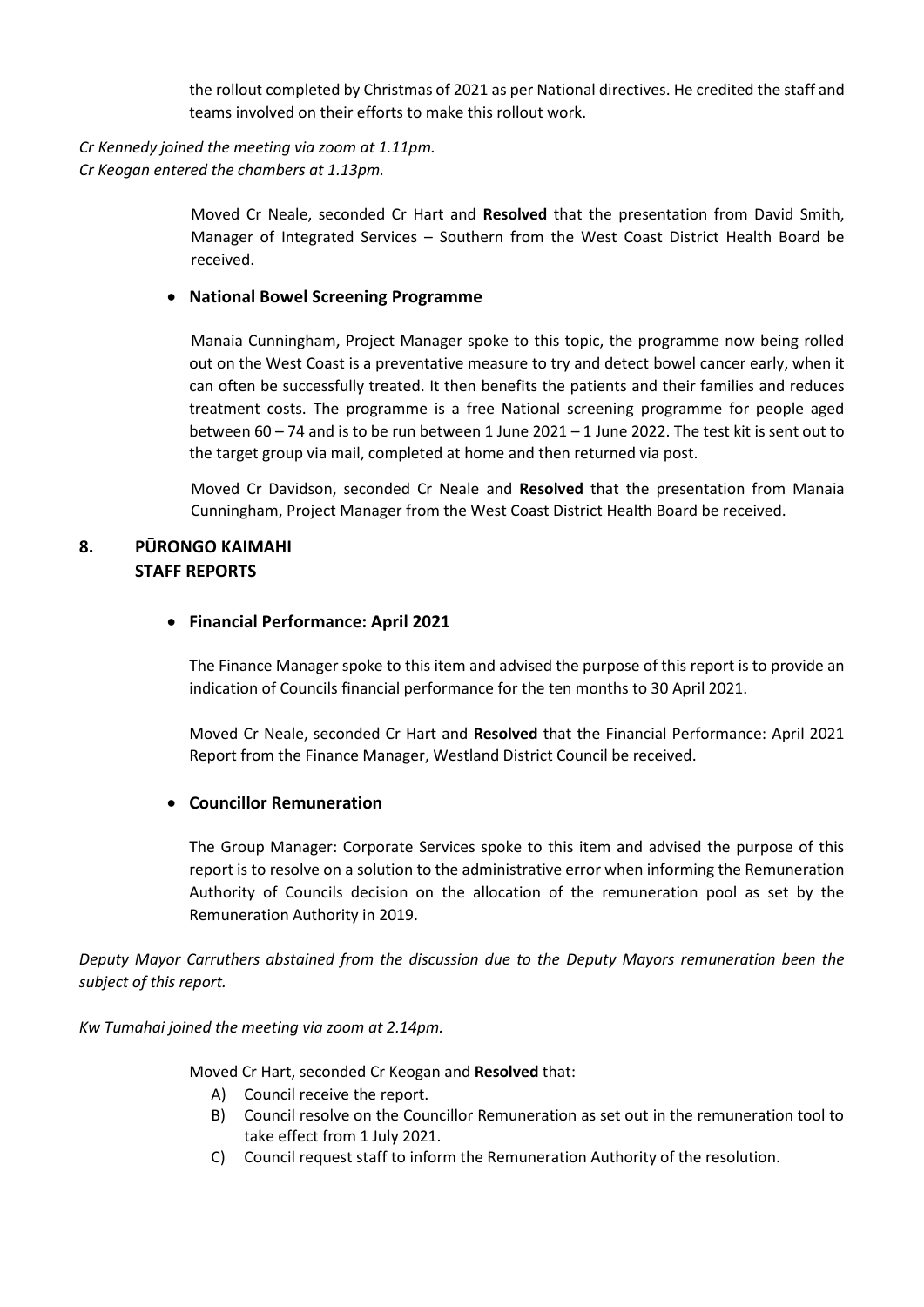## **Adoption Of Terms Of Reference: Hokitika Waste Water Treatment Plant Project Oversight Subcommittee**

The Chief Executive spoke to this item and advised the purpose of this report is for the Council to adopt the Terms of Reference for the Hokitika Waste Water Treatment Plant (WWTP) Project Oversight Subcommittee.

Moved His Worship the Mayor, seconded Cr Neale and **Resolved** that:

- A) Council receive the report.
- B) Council adopts the Terms of Reference, including the membership for the Hokitika Waste Water Treatment Plant Project Oversight Subcommittee.
- C) The Terms of Reference for the Committee be added to Part III of the Delegations Manual – "Delegations to Standing Committees/Other Committees".
- D) Any changes to the Committee Structure be updated as required, in the Local Governance Statement.

*The above motion was not put to the meeting.*

Moved His Worship the Mayor, seconded Cr Davidson and **Resolved** that:

- A) Council receive the report.
- B) Council adopts the Terms of Reference, including the membership for the Hokitika Waste Water Treatment Plant Project Oversight Subcommittee.
- C) The Terms of Reference for the Committee be added to Part III of the Delegations Manual – "Delegations to Standing Committees/Other Committees".
- D) Any changes to the Committee Structure be updated as required, in the Local Governance Statement.

*The above motion was carried.*

#### **Road Naming for Unnamed Roads in Kumara and Takutai**

The Group Manager: Regulatory and Community Services spoke to this item and advised the purpose of this report is to assign road names to two unnamed roads within the Westland District. This is the second time the report has been presented, it was brought before Council at the 29 April 2021 Council Meeting.

#### *Cr Martin entered the chambers at 2.45pm.*

Moved Cr Davidson, seconded Cr Neale and **Resolved** that:

A) Council allocates the Maori name put forward in consultation with the land owner of Takutai Terrace and Iwi Representatives, to name the unnamed road within the Takutai Terrace Development and seek public consultation for the unnamed road at Kumara.

Moved Cr Neale, seconded Cr Davidson and **Resolved** that:

A) Council receive the report.

#### *Action: Council's Road Naming Policy to be reviewed.*

*The following agenda items were taken out of order.*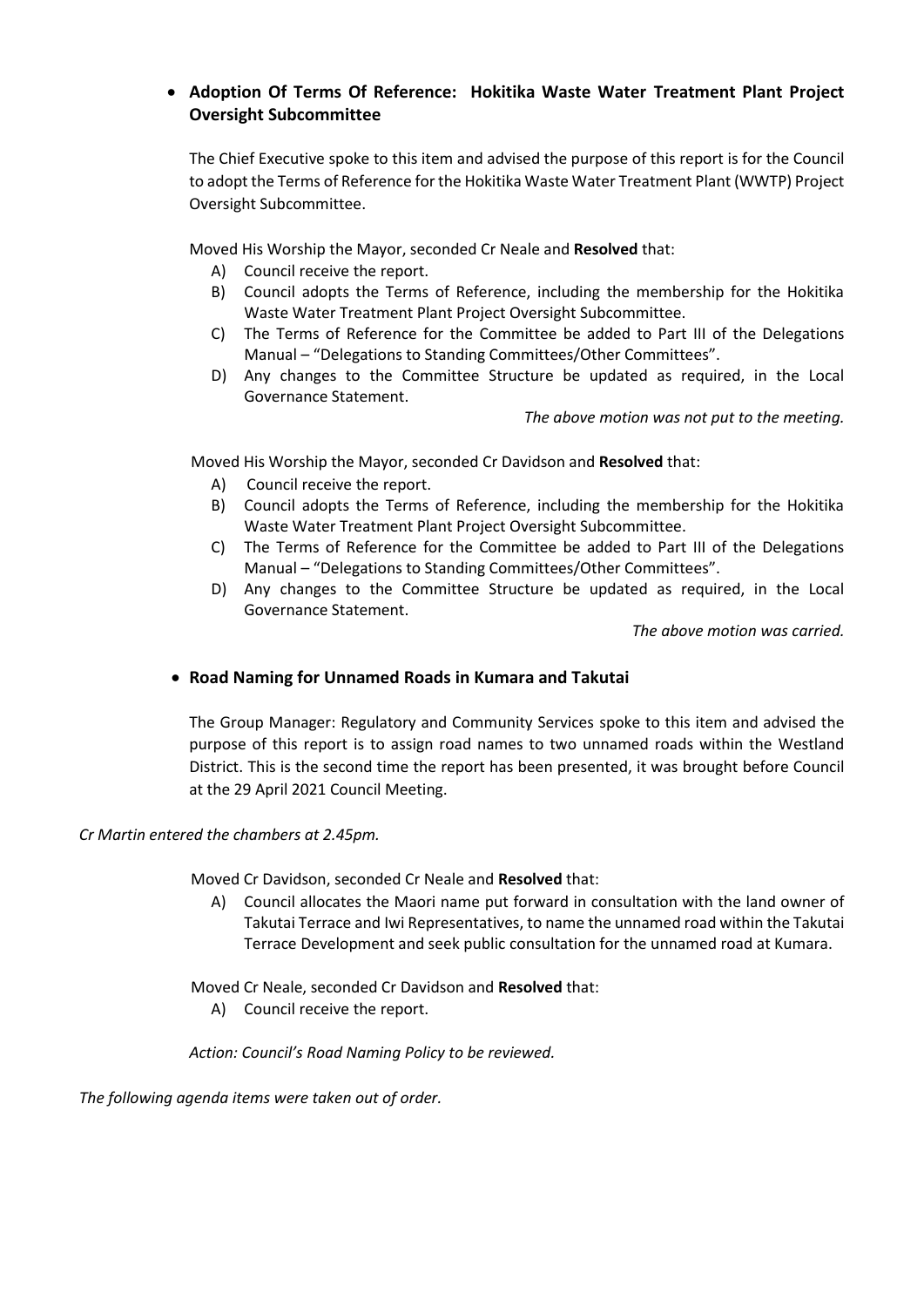## **9. ADMINISTRATIVE RESOLUTION**

The Group Manager: Corporate Services advised that the Council Seal was required to the ANZ Bank Master Mandate to allow investments to be undertaken with ANZ Bank.

Moved Cr Keogan, seconded Cr Neale and **Resolved** that Council confirm its Seal being affixed to the ANZ Bank Master Mandate.

#### **10. CITIZENSHIP CEREMONY**

As citizenship ceremonies were cancelled in 2020 due to COVID-19. Council decided to invite those that had received their citizenship through the mail out process to be acknowledged during the April and May Council Meetings. The following new citizens to the Westland District attended the ceremony:

| 2020 COVID - 19 Lockdown Recipients Acknowledged |                                   |
|--------------------------------------------------|-----------------------------------|
| Name:                                            |                                   |
|                                                  | <b>Sebastian Israel AMARO</b>     |
|                                                  | <b>Karen Denisse LOPEZ MORAGA</b> |
|                                                  | Pranaykumar Rajankumar SHAH       |
|                                                  | Gargi Pranaykumar SHAH            |
|                                                  | <b>Ruslan BAYTEMIROV</b>          |
|                                                  | <b>Susan Hilary HEWITT</b>        |

*The meeting then adjourned at 3.23pm for afternoon tea with the Mayor, Councillors, new citizens, families and supporters.*

*The meeting reconvened at 3.46pm.*

*Kw Tumahai left the meeting at 3.23pm, tendered his apology and did not return to the meeting via zoom.*

#### **8. PŪRONGO KAIMAHI STAFF REPORTS cont.**

#### **Capital Projects Update**

The Chief Executive spoke to this item and advised the purpose of this report is to update Council as to the current situation around its Capital Projects. The projects covered were:

- 3 Waters: Works recently completed
- Capital Projects: Water Supply 2020/2021
- Capital Projects: Wastewater 2020/2021
- Capital Projects: Stormwater 2020/2021
- Capital Projects: Solid Waste 2020/2021
- Capital Projects: Leisure Services and Facilities 2020/2021
- Capital Projects: Leadership 2020/2021
- Capital Projects: Transportation 2020/2021
- Capital Projects: Footpaths 2020/2021
- Capital Projects: Transportation 2020/2021, Upcoming work  $(2 3$  months)
- Provincial Growth Funding(PGF): Community Halls and War Memorials Renovations
- Infrastructure Reference Group Funding Projects (PDU)
- Hokitika Swimming Pool Upgrade
- Franz Josef: Cron Street Extension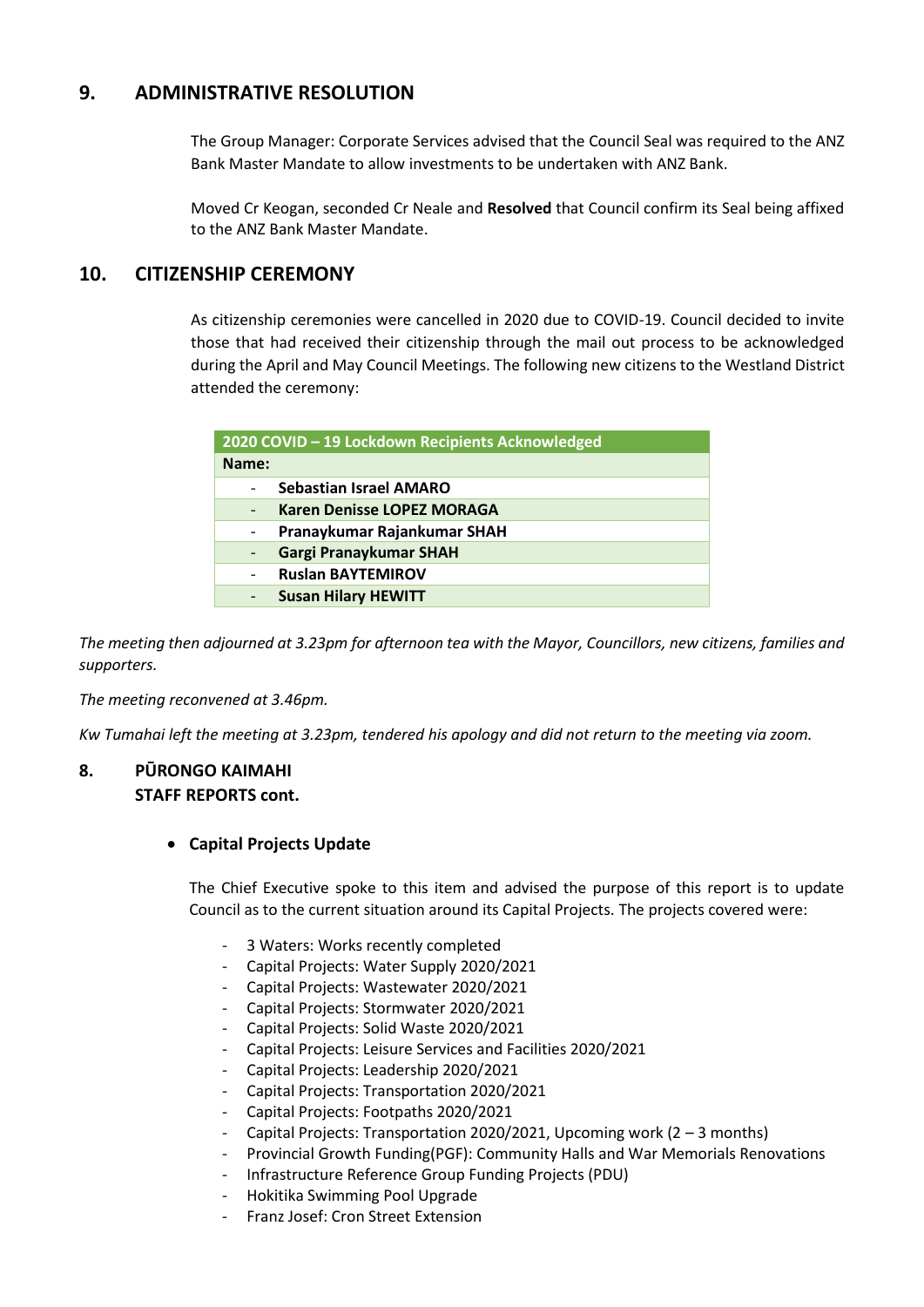- Fox Landfill Waste Removal and Butlers Landfill Cell
- Old Christchurch Road Seal Extension
- Jacksons Bay Wharf
- Government 3 Waters Reform Stimulus Funding

The Chief Executive thanked the Council staff for their efforts on the number of projects that they are managing.

Moved Deputy Mayor Carruthers, seconded Cr Davidson and **Resolved** that the Capital Projects Update from the Chief Executive be received.

# **11. KA MATATAPU TE WHAKATAUNGA I TE TŪMATANUI RESOLUTION TO GO INTO PUBLIC EXCLUDED**

(to consider and adopt confidential items)

 Moved Cr Davidson, seconded Cr Neale and **Resolved** that Council confirm that the public were excluded from the meeting in accordance with Section 48, Local Government Official Information and Meetings Act 1987 at 4.12pm.

The general subject of the matters to be considered while the public are excluded, the reason for passing this resolution in relation to each matter and the specific grounds under Section 48(1) of the Local Government Official Information and Meetings Act 1987 for the passing of the resolution are as follows:

| <b>Item</b><br>No. | <b>General subject of</b><br>each matter to be<br>considered                                                                    | <b>Reason for passing</b><br>this resolution in<br>relation to each<br>matter | Ground(s) under Section 48(1) for the<br>passing of this resolution                                                                                                                                                       |
|--------------------|---------------------------------------------------------------------------------------------------------------------------------|-------------------------------------------------------------------------------|---------------------------------------------------------------------------------------------------------------------------------------------------------------------------------------------------------------------------|
| 1.                 | <b>Confidential Minutes</b><br>- Council Meeting 29<br>April 2021.                                                              | Good<br>reason<br>to<br>withhold exist under<br>Section 7                     | That the public conduct of the relevant<br>part of the proceedings of the meeting<br>would be likely to result in the disclosure<br>of information for which good reason for<br>withholding exists.<br>Section $48(1)(a)$ |
| $\overline{2}$     | <b>Confidential Minutes</b><br>- Extraordinary Chief<br><b>Executive's Review</b><br><b>Committee Meeting</b><br>29 April 2021. | Good<br>reason<br>to<br>withhold exist under<br>Section 7                     | That the public conduct of the relevant<br>part of the proceedings of the meeting<br>would be likely to result in the disclosure<br>of information for which good reason for<br>withholding exists.<br>Section $48(1)(a)$ |
| 3.                 | Tender Award:<br>2020/21/06 Butlers<br>Landfill Cell 2.                                                                         | Good<br>to<br>reason<br>withhold exist under<br>Section 7                     | That the public conduct of the relevant<br>part of the proceedings of the meeting<br>would be likely to result in the disclosure<br>of information for which good reason for<br>withholding exists.<br>Section $48(1)(a)$ |